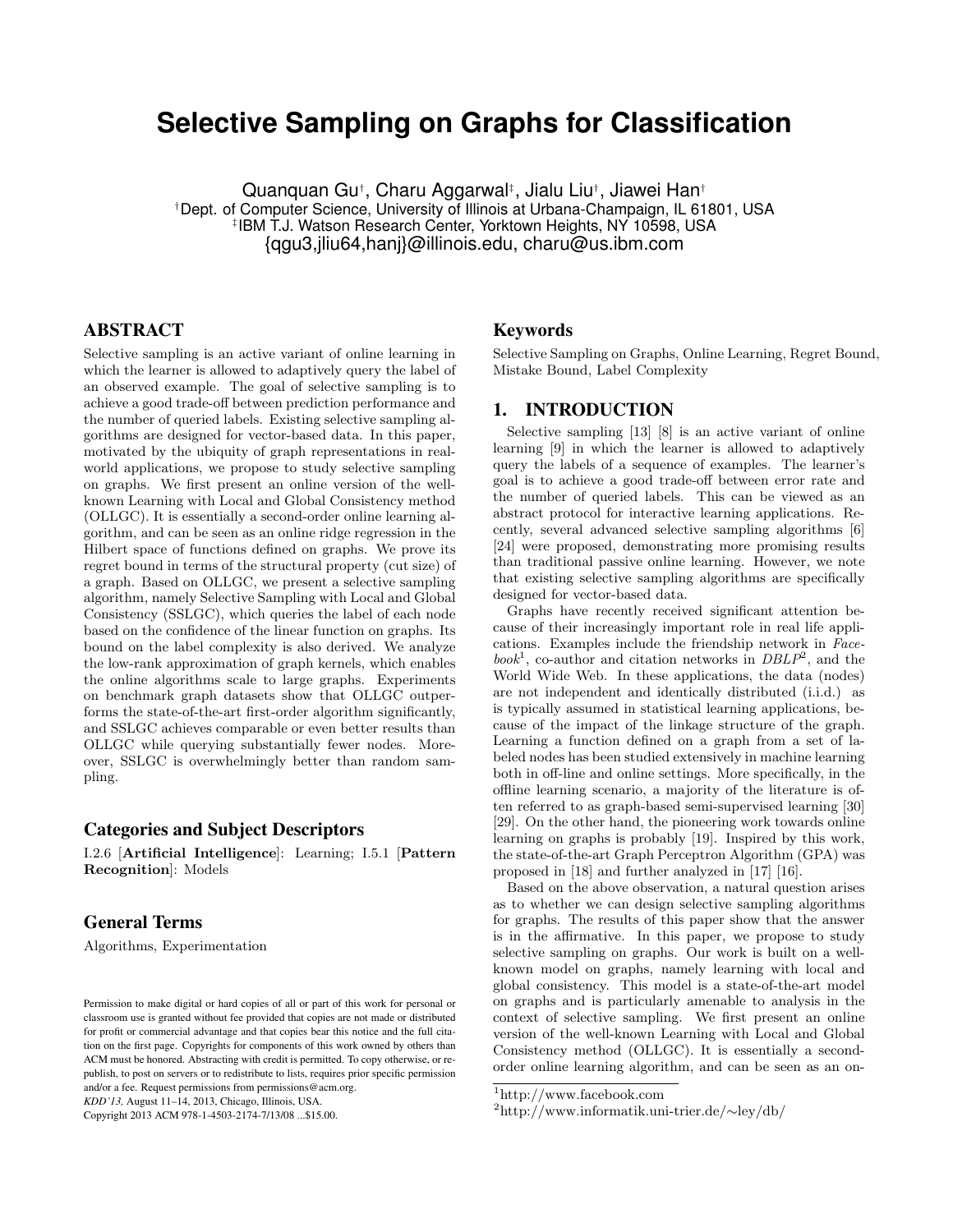line ridge regression in the Hilbert space of functions defined on a graph. We prove its regret bound in terms of cut size of a graph. Based on OLLGC, we present a selective sampling algorithm, namely Selective Sampling with Local and Global Consistency (SSLGC), which queries the labels of nodes based on the confidence of the linear function on graphs. We also derive a bound on the label complexity of our proposed algorithm. Lastly, in order to scale the proposed algorithms as well as existing online learning algorithms to large graphs, we discuss the low-rank approximation technique for graph kernels. Experiments on benchmark graph datasets show that OLLGC outperforms GPA [18] substantially. Furthermore, the selective sampling algorithm (SSLGC) achieves comparable or even better results than OLLGC, while querying substantially fewer nodes. Moreover, SSLGC provides superior results to random sampling.

The main contributions of this paper are three-fold: (1) we present an online learning with local and global consistency (OLLGC), and prove its regret bound; (2) we present a selective sampling algorithm on graphs based on OLLGC, and derive its bound on label complexity; and (3) we analyze the low-rank approximation of graph kernels, which enables greater scalability of our algorithms as well as existing algorithms, when the graphs are large.

The remainder of this paper is organized as follows. In Section 2, we briefly review the related literature. In Section 3, we present an online version of learning with local and global consistency, followed by its regret bound. In Section 4, we devise a selective sampling algorithm on graphs based on the online algorithm derived in previous section, and analyze its bound on the label complexity. We discuss and analyze the low-rank approximation of graph kernels for online algorithms in Section 5. The experiments on benchmark graph datasets are demonstrated in Section 6. Finally, we present the conclusions in Section 7.

#### 1.1 Notation

Throughout this paper, we will use lower case letters to denote scalars, lower case bold letters to denote vectors (e.g., **w**), upper case letters to denote the elements of a matrix or a set, and bold-face upper case letters to denote matrices (e.g., **A**). **0** is a vector of all zeros with appropriate length. **I** is an identity matrix with an appropriate size. We use **w***<sup>⊤</sup>* denote the transpose of a vector **w**, and **A***−*<sup>1</sup> the inverse of a matrix **A**. Given a matrix **L**, **L** *†* denotes its pseudo inverse. diag( $\sigma_1, \ldots, \sigma_n$ ) denotes a diagonal matrix with diagonal elements equal to  $\sigma_i$ 's. Furthermore, we use  $\|\cdot\|$ denote the *ℓ*2-norm of a vector.

#### 2. RELATED WORK

For ease in exposition, we briefly discuss online learning, active learning and selective sampling, in the context of both vector-based data and graph data.

# 2.1 Online Learning

Online learning has been studied extensively in the machine learning community. In the past several decades, a variety of online learning algorithms have been proposed. Due to the sequential nature of online learning, it is very suitable to be applied to big data from many real-world applications. Roughly speaking, online learning algorithms can be categorized into first-order algorithms [25] [23] and second-order algorithms [5] [12]. In general, second-order online algorithms are better than first-order online algorithms [20].

The extension of online learning to graph data was originally studied in [19]. After that work, the well-known Graph Perceptron Algorithm (GPA) was proposed in [18] and further analyzed in [17] [16]. It is worth noting that the setting of online learning on graphs is essentially *transductive*, where the whole graph is already provided, but the learner is presented with the nodes in a sequential manner. This is different from the *inductive* paradigm for vector-based online learning. In addition, all the online learning algorithms on graphs mentioned before are first-order algorithms. Note that the first contribution of our paper, i.e., online learning with local and global consistency is a second-order algorithm on graphs, which is better than first-order algorithms.

#### 2.2 Active Learning

Active learning [11] [28] aims to minimize the required level of acquisition of labeled data by actively selecting a few carefully chosen examples to query the oracle for their labels. There are several papers on active learning on graphs. For instance, [1] proposed an effective label acquisition for collective classification. [2] proposed an active learning algorithm for networked data based on ensemble and relational learning. Yet, there is no theoretical guarantee that these methods are better than random sampling. [7] studied active learning on graphs and trees. [21] proposed a nonadaptive active learning method by minimizing the variance of Gaussian Field and Harmonic Function (GFHF) [30]. In our previous work [15], we proposed a nonadaptive active learning approach on graphs, by minimizing the data-dependent error bound of LLGC [29], which was shown to be better than [21].

#### 2.3 Selective Sampling

Selective sampling [8] [6] combines the idea of online learning and active learning. Similar to online learning, a selective sampling algorithm observes examples in a sequential manner. After each observation, the algorithm predicts its label. However, rather than receiving the correct label passively, the algorithm can choose whether to receive feedback indicating whether the label is correct or not. It is obvious that by using selective sampling, we need much less labeling effort, since the labels of many examples can be predicted with very high confidence. In other words, selective sampling is online active learning.

Linear models lend themselves well to selective sampling settings, because the variance of a classifier on an example can be viewed as a measure of confidence for the classification. If this confidence is too low, then the selective sampler will query the label and use it, along with the example, to update the linear model. For graph data, the key question is how to define an *example* as well as a linear model. We will show that learning with local and global consistency can be equivalently formulated as a *linear* model on the graphs.

# 3. ONLINE LEARNING WITH LOCAL AND GLOBAL CONSISTENCY

In this section, we present an online version of learning with local and global consistency (LLGC) [29]. To make our paper self-contained, we briefly review LLGC.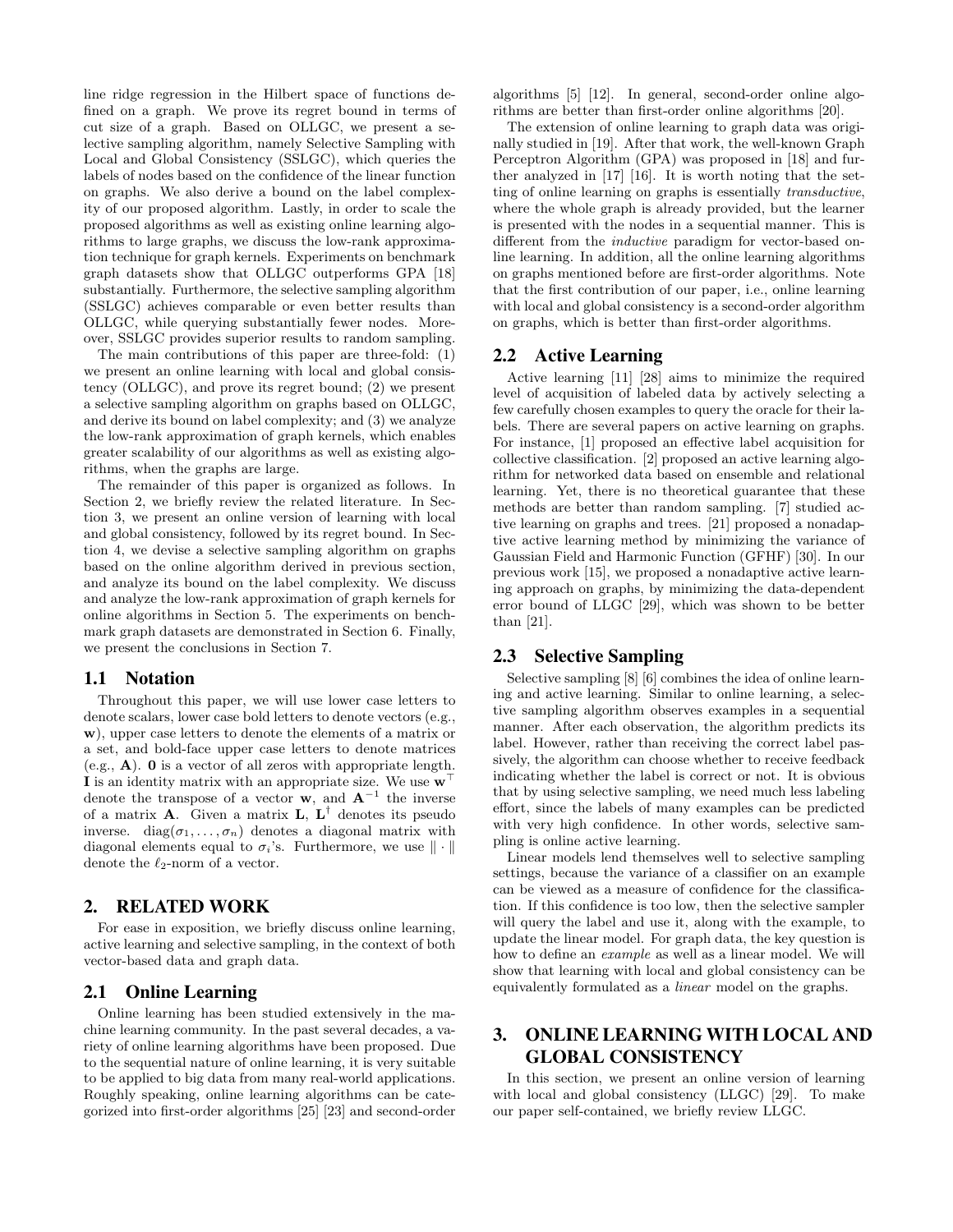#### 3.1 Learning with Local and Global Consistency

Given a graph  $G = (V, E)$ , where  $v_i \in V$  is the *i*-th node of a graph, and  $e_{ij} \in E$  is the link (edge) between *i*-th node and the *j*-th node. Each link  $e_{ij}$  is associated with a weight  $S_{ij}$ , which reflects the strength of the link.  $\mathbf{S} \in \mathbb{R}^{n \times n}$  is called adjacency matrix of the graph. For undirected graph, **S** is a symmetric matrix, while for directed graph, **S** is asymmetric. In the setting of transductive classification, some of the nodes in the graph are labeled, i.e.,  $y_i \in {\pm 1}$ , while the remainder are unlabeled, i.e.,  $y_i = 0$ . Our goal is to obtain a prediction about the labels of those unlabeled nodes. Through our paper, we assume that the graph *G* is connected, though our results can be generalized to disconnected graphs with more involved arguments.

The basic assumption of graph regularization is based on the concept of homophily in networks. If two nodes  $v_i$  and  $v_i$  are linked together, then their labels are likely to be similar. Let  $f: V \to \mathbb{R}$  be a nonparametric function defined on the nodes of a graph. For an undirected graph, graph regularization [27] is mathematically written as follows:

$$
\frac{1}{2} \sum_{i,j=1}^{n} (f_i - f_j)^2 S_{ij} = \mathbf{f}^\top \mathbf{L} \mathbf{f},
$$
 (1)

where  $f_i$  is the function value on the *i*-th node, i.e.,  $f(v_i)$ ,  $\mathbf{f} = [f_1, \ldots, f_n]^\top$ , **D** is a diagonal matrix, which is also referred to as the degree matrix. The *i*<sup>th</sup> diagonal entry  $D_{ii} =$  $\sum_{j=1}^{n} S_{ij}$ ,  $\mathbf{L} = \mathbf{D} - \mathbf{S}$  is the combinatorial graph Laplacian [10]. Eq. (1) is called *Graph Regularization*. Intuitively, the objective function incurs a heavy penalty, if neighboring nodes  $v_i$  and  $v_j$  are mapped far apart. Suppose the eigen decomposition of **L** is  $\mathbf{L} = \mathbf{V} \mathbf{\Sigma} \mathbf{V}^\top = \sum_{i=1}^n \sigma_i \mathbf{v}_i \mathbf{v}_i^\top$ , where  $\Sigma = \text{diag}(\sigma_1, \ldots, \sigma_n), 0 \leq \sigma_1 \leq \sigma_2 \leq \ldots \leq \sigma_n$  are eigenvalues,  $\mathbf{V} = [\mathbf{v}_1, \dots, \mathbf{v}_n]$ , and  $\mathbf{v}_i \in \mathbb{R}^n, i = 1, \dots, n$  are eigenvectors. One property of the graph Laplacian is that its smallest eigenvalue is 0 (i.e.,  $\sigma_1 = 0$ ), and the associated eigenvector is **1**. For connected graphs, the algebraic multiplicity of the zero eigenvalue is 1 (i.e.,  $\sigma_2 > 0$ ).

*Learning with Local and Global Consistency* (LLGC) [29] was originally proposed for semi-supervised learning and latter successfully used for classification on graphs [22]. In the setting of binary classification, it solves the following problem,

$$
\min_{\mathbf{f}} \frac{1}{2} \|\mathbf{f} - \mathbf{y}\|^2 + \frac{\mu}{2} \mathbf{f}^\top \mathbf{L} \mathbf{f},\tag{2}
$$

where  $\mathbf{y} = [y_1, y_2, \dots, y_n]^T$  is the label vector,  $\mu > 0$  is a regularization parameter, which controls the balance between the squared loss and the graph regularization.

#### 3.2 An Equivalent Formulation

In order to derive the online version of LLGC, we derive an equivalent formulation of LLGC as follows. Specifically, we consider the dual problem of Eq. (2). Using the definition of graph kernel [27], we have

$$
\mathbf{f} = \mathbf{L}^{\dagger} \boldsymbol{\alpha},\tag{3}
$$

where **L** *†* is the inverse (or pseudo inverse) of **L**, i.e., **L** *†* where  $\mathbf{L}^{\dagger}$  is the inverse (or pseudo inverse) of  $\mathbf{L}$ , i.e.,  $\mathbf{L}^{\dagger} = \sum_{i=2}^{n} \frac{1}{\sigma_i} \mathbf{v}_i \mathbf{v}_i^{\top}$ . Without loss of generality, we assume that  $\|\boldsymbol{\alpha}\|^2$  ≤ *C*, where *C* > 0 is a constant.

Substituting Eq.  $(3)$  back into Eq.  $(2)$ , we have

$$
\min_{\mathbf{\alpha}} \frac{1}{2} \|\mathbf{L}^{\dagger} \mathbf{\alpha} - \mathbf{y}\|^2 + \frac{\mu}{2} \mathbf{\alpha}^{\top} \mathbf{L}^{\dagger} \mathbf{\alpha}.
$$
 (4)

We assume that  $\mathbf{L}^{\dagger} = \mathbf{M}^{\top} \mathbf{M}$ , where  $\mathbf{M} \in \mathbb{R}^{d \times n}$ . We define  $\mathbf{w} = \mathbf{M}\boldsymbol{\alpha}$ . The optimization problem in Eq. (4) can be rewritten as follows:

$$
\min_{\mathbf{w}} \frac{1}{2} ||\mathbf{M}^{\top} \mathbf{w} - \mathbf{y}||^{2} + \frac{\mu}{2} ||\mathbf{w}||^{2}.
$$
 (5)

Now we can see that the above objective function is essentially a ridge regression, where each column of **M** can be seen as a vector-based example. This insight enables us adapt the technique from online ridge regression to derive an online version of LLGC. We will discuss the selection of **M** in Section 5.

## 3.3 Online Learning

Now we are ready to propose the online version of LLGC. Before that, let us state the formal problem setting of online learning on graphs. From now on, we assume  $T = n$ . Let  $\mathbf{M} = [\mathbf{m}_1, \dots, \mathbf{m}_T]$ , where  $\mathbf{m}_i \in \mathbb{R}^d$  is the *i*-th column of **M**. Online learning operates on a sequence of nodes. In round *t*, the algorithm receives an incoming node  $\mathbf{m}_t \in \mathbb{R}^d$ , and predicts its label  $\hat{y}_t \in \{-1, +1\}$ . After the prediction, the true label  $y_t \in \{-1, +1\}$  is revealed and the loss  $\ell(y_t, \hat{y}_t)$  is evaluated. The goal of online learning is to minimize the cumulative number of mistakes over the entire graph.

Given  $\{(\mathbf{m}_1, y_1), (\mathbf{m}_2, y_2), \ldots, (\mathbf{m}_t, y_t)\}, 1 \le t \le T$ , where  $\mathbf{m}_t \in \mathbb{R}^d$  and  $y_t \in \{-1, 1\}$ , online LLGC aims at solving the following optimization problem:

$$
\mathbf{w}_{t+1} = \arg\min_{\mathbf{w}} \frac{1}{2} \sum_{i=1}^{t} (\mathbf{m}_i^{\top} \mathbf{w} - y_i)^2 + \frac{\mu}{2} ||\mathbf{w}||^2.
$$
 (6)

It is worth noting that the above problem is a *Follow-the-Regularized-Leader* problem [26], which has been extensively studied in the online learning community.

The optimal solution for  $w_{t+1}$  to Eq. (6) is

$$
\mathbf{w}_{t+1} = \left(\sum_{i=1}^{t} \mathbf{m}_i \mathbf{m}_i^{\top} + \mu \mathbf{I}\right)^{-1} \sum_{i=1}^{t} \mathbf{m}_i y_i.
$$
 (7)

We define  $A_0 = \mu I$ ,  $A_t = \mu I + \sum_{i=1}^t \mathbf{m}_i \mathbf{m}_i^\top$ ,  $b_0 = 0$ , and  $\mathbf{b}_t = \sum_{i=1}^t y_i \mathbf{m}_i$ , Then, we have:

$$
\mathbf{w}_{t+1} = \mathbf{A}_t^{-1} \mathbf{b}_t. \tag{8}
$$

The calculation  $A_t^{-1}$  seems to be computationally expensive. Fortunately, we do not need to calculate  $A_t^{-1}$  explicitly. In fact,  $A_t^{-1}$  can be incrementally calculated by the Sherman-Morrisan Identity [14]. In addition, the above update is performed in each iteration, which is not sufficiently efficient for large graphs. To resolve this problem, inspired by the mistake-driven algorithms such as Second-Order Perceptron (SOP) [5], we let our online algorithm update the model parameters (**A**, **b** and **w**) only when it incurs a mistake  $(\hat{y}_t \neq y_t)$ . Note that this modification does not affect the soundness of our algorithm, as will be seen in our theoretical analysis. Furthermore, our algorithm is different from SOP either, because it does not use the current node to update the weight vector (**w**) until the label of current node is revealed. In summary, we show the proposed online LLGC in Algorithm 1.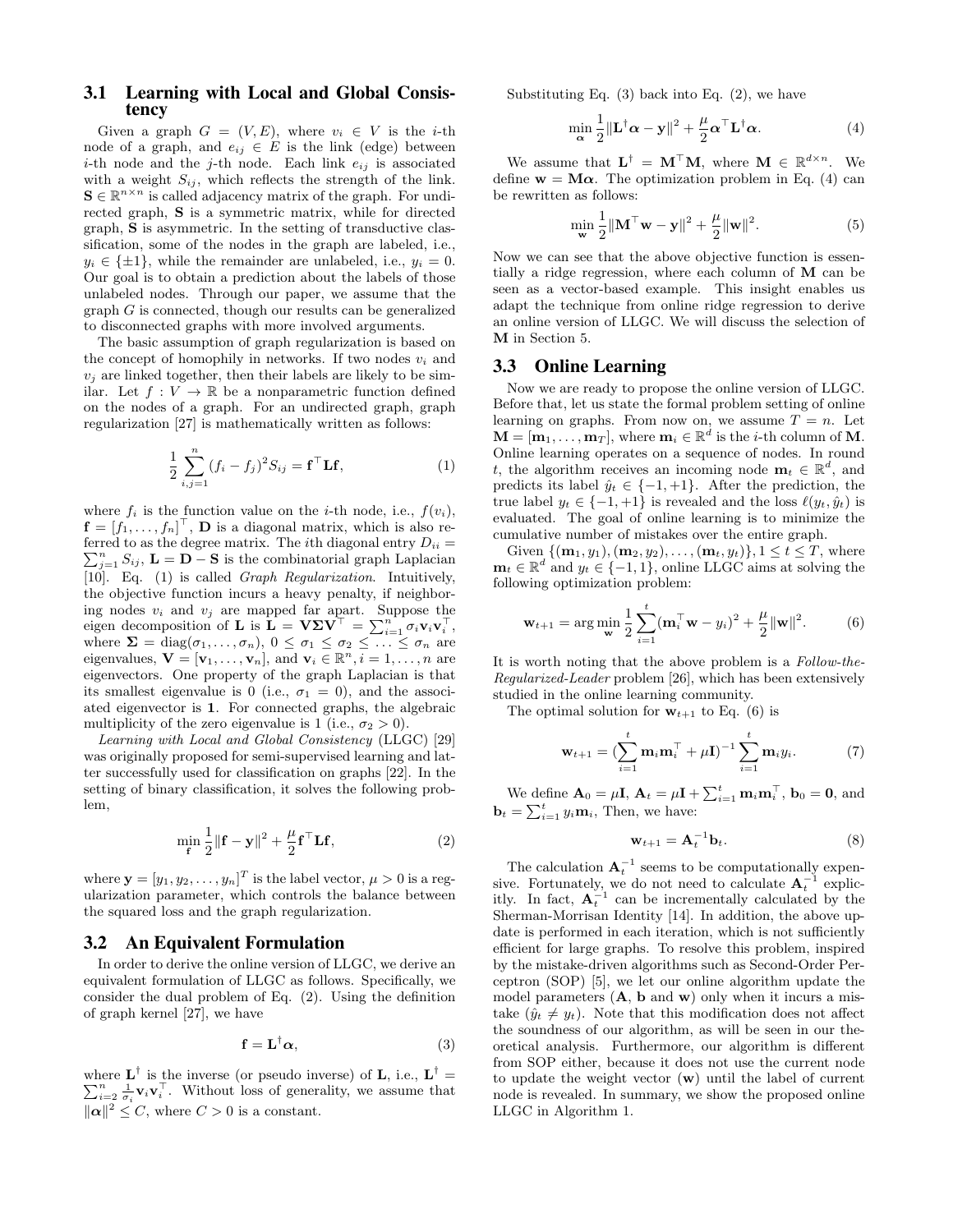**Algorithm 1** Online Learning with Local and Global Consistency (OLLGC) **Input:** Adjacency matrix **S**, rank *d*, regularization parameter *µ* **Output: w***<sup>T</sup>* Compute  $\mathbf{L} = \mathbf{D} - \mathbf{S}$  and  $\mathbf{M}$  from  $\mathbf{L}$ **Initialize:**  $A_0 = \mu I$ ,  $b_0 = 0$ ,  $w_1 = 0$ **for**  $t = 1$  to  $T$  **do** Receive  $\mathbf{m}_t \in \mathbb{R}^d$  and Predict  $\hat{y}_t = \text{sign}(\mathbf{w}_t^\top \mathbf{m}_t)$ Receive the correct label  $y_t \in \{\pm 1\}$ **if**  $\hat{y}_t \neq y_t$  **then** Update  $\mathbf{A}_t = \mathbf{A}_{t-1} + \mathbf{m}_t \mathbf{m}_t^\top$ Update  $\mathbf{b}_t = \mathbf{b}_{t-1} + y_t \mathbf{m}_t$ Update  $\mathbf{w}_{t+1} = \mathbf{A}_t^{-1} \mathbf{b}_t$ **else**  $A_t = A_{t-1}, b_t = b_{t-1}, w_{t+1} = w_t$ **end if end for**

Note that in each iteration of our algorithm, whenever an update is invoked, the time complexity is  $O(d^2)$ .

## 3.4 Theoretical Analysis

Now we will prove the regret bound of OLLGC. This bound shows that, for any ordering of nodes on a graph, our algorithm cannot perform much worse than the best predictor learned in hindsight. The proof technique is adapted from potential-based gradient descent [9] (a.k.a., mirror descent  $[26]$ , as well as SOP  $[5]$ .

First, we define the regret of OLLGC as follows:

$$
R_T = \sum_{t=1}^T \ell_t(\mathbf{w}_t) - \sum_{t=1}^T \ell_t(\mathbf{u}),
$$
\n(9)

where  $\ell_t(\mathbf{w}_t) = \frac{1}{2}(\mathbf{w}_t^\top \mathbf{m}_t - y_t)^2$  and  $\ell_t(\mathbf{u}) = \frac{1}{2}(\mathbf{u}^\top \mathbf{m}_t - y_t)^2$ .

For the ease of proof, we define a set  $\mathcal{M} = \{t : \text{sign}(\mathbf{w}_{t-1}^{\perp} \mathbf{x}_t) \neq 0\}$  $y_t$ , which is the set of round indices for which an algorithm makes a mistake. We rewrite Eq. (6) as a potential-based gradient descent problem:

$$
\mathbf{w}_{t+1} = \arg\min_{\mathbf{w}} \frac{1}{2} (\mathbf{m}_t^\top \mathbf{w} - y_t)^2 + D_{\phi_{t-1}}(\mathbf{w}, \mathbf{w}_t), \qquad (10)
$$

where  $D_{\phi_{t-1}}(\mathbf{w}, \mathbf{w}_t)$  is the Bregman divergence [4], defined as follows:

$$
D_{\phi_{t-1}}(\mathbf{w}, \mathbf{w}_t) = \phi_{t-1}(\mathbf{w}) - \phi_{t-1}(\mathbf{w}_t) - \langle \nabla \phi_{t-1}(\mathbf{w}_t), \mathbf{w} - \mathbf{w}_t \rangle, \tag{11}
$$

and  $\phi_t$  is a potential function, defined as follows:

$$
\phi_t(\mathbf{w}) = \frac{1}{2}\mathbf{w}^\top \mathbf{A}_t \mathbf{w} - \mathbf{w}^\top \mathbf{b}_t + \frac{1}{2} \sum_{i=1}^t y_i^2.
$$
 (12)

It is easy to verify that the optimization problems in Eqs. (6) and (10) are equivalent. Moreover, we have  $\nabla \phi_t(\mathbf{w}_{t+1}) = 0$ , and  $\ell_t(\mathbf{u}) = \phi_t(\mathbf{u}) - \phi_{t-1}(\mathbf{u})$ . Since we incorporated the mistake-driven update strategy into OLLGC, **A***<sup>t</sup>* is actually defined as  $\mathbf{A}_t = \sum_{i=1}^t \mathbf{m}_i \mathbf{m}_i^\top \mathbf{I} [i \in \mathcal{M}].$ 

We begin with three technical lemmas, which facilitate the proofs of the main theoretical result of OLLGC. The first lemma is a property of potential-based gradient descent.

**Lemma 1** *For any* **u***, we have*

$$
\sum_{t=1}^{T} (\ell_t(\mathbf{w}_t) - \ell_t(\mathbf{u})) \le D_{\phi_0}(\mathbf{u}, \mathbf{w}_1) + \sum_{t=1}^{T} D_{\phi_t}(\mathbf{w}_t, \mathbf{w}_{t+1}).
$$
 (13)

The second lemma is an upper bound of  $\sum_{t \in \mathcal{M}} \mathbf{m}_t^\top \mathbf{A}_t^{-1} \mathbf{m}_t$ . Similar lemma has been proved in [5] [9].

**Lemma 2** *Assume that*  $||\mathbf{m}_t||^2 \leq B$  *for all t, then for Algorithm 1, we have*

$$
\sum_{t \in \mathcal{M}} \mathbf{m}_t^{\top} \mathbf{A}_t^{-1} \mathbf{m}_t \le \sum_{i=1}^d \log \left( 1 + \frac{\lambda_i}{\mu} \right) \le d \log \left( 1 + \frac{|\mathcal{M}|B}{d\mu} \right), (14)
$$
  
where  $\lambda_i, i = 1, ..., d$  are the eigenvalues of  $\sum_{t=1}^T \mathbf{m}_t \mathbf{m}_t^{\top} \mathbb{I}[i \in \mathcal{M}].$ 

The third lemma relates the norm *∥***u***∥* <sup>2</sup> with the structural property of a graph.

**Lemma 3** *Suppose G is a connected graph, for any*  $\mathbf{u} =$ **M***α,*  $f_i \in \{-1, 1\}$ ,  $i = 1, \ldots, n$  *and*  $||\alpha||^2 \leq C$ *, we have* 

$$
\|\mathbf{u}\|^2 = \mathbf{f}^\top \mathbf{L} \mathbf{f} = 2\Phi(\mathbf{f}),\tag{15}
$$

where  $\Phi(\mathbf{f})$  *is the cut size corresponding to the class assignment of* **f***.*

**Theorem 4** *(Regret Bound) Let*  $S = \{(\mathbf{m}_1, y_1), \dots, (\mathbf{m}_T, y_T)\}$  ∈  $(\mathbb{R}^d \times {\{\pm 1\}})^T$ . Then for any  $\mathbf{u} \in \mathbb{R}^d$  such that  $(\mathbf{u}^T \mathbf{m}_t - \mathbf{u}^T \mathbf{m}_t)$  $(y_t)^2 \leq \gamma$ ,  $f \in \{-1, 1\}^T$ , and  $\|\alpha\|^2 \leq C$ , we have

$$
R_T \leq \mu \Phi(\mathbf{f}) + \gamma \sum_{i=1}^d \log \left( 1 + \frac{\lambda_i}{\mu} \right) \tag{16}
$$

PROOF. Using Lemma 1, we have

$$
R_T \leq D_{\phi_0}(\mathbf{u}, \mathbf{w}_1) + \sum_{t=1}^T D_{\phi_t}(\mathbf{w}_t, \mathbf{w}_{t+1})
$$
  
= 
$$
\frac{\mu}{2} ||\mathbf{u}||^2 + \sum_{t=1}^T D_{\phi_t^*} (\nabla \phi_t(\mathbf{w}_{t+1}), \nabla \phi_t(\mathbf{w}_t)), (17)
$$

where  $\phi^*(\cdot)$  is the Fenchel conjugate function [3] of  $\phi(\mathbf{w})$ , and here we used a very useful property of Bregman divergence [9]. Since  $\ell_t(\mathbf{w}_t) = (\mathbf{w}_t^{\top} \mathbf{m}_t - y_t) \mathbf{m}_t$ , and  $D_{\phi_t^*}(\mathbf{u}, \mathbf{w}) =$  $(\mathbf{u} - \mathbf{w})^{\top} \mathbf{A}_t^{-1} (\mathbf{u} - \mathbf{w}),$  we have

$$
D_{\phi_t^*}(0, \nabla \ell_t(\mathbf{w}_t)) = (\mathbf{w}_t^{\top} \mathbf{m}_t - y_t)^2 \mathbf{m}_t^{\top} \mathbf{A}_t^{-1} \mathbf{m}_t
$$
  
 
$$
\leq \gamma \mathbf{m}_t^{\top} \mathbf{A}_t^{-1} \mathbf{m}_t.
$$
 (18)

Using Lemmas 2 and 3 completes the proof.  $\Box$ 

In fact, we can also bound the number of mistakes made by Algorithm 1 for any ordering of nodes on a graph.

**Corollary 5** *(Mistake Bound) Let*  $S = \{(\mathbf{m}_1, y_1), \ldots,$  $(\mathbf{m}_T, y_T)$   $\in (\mathbb{R}^d \times {\{\pm 1\}})^T$ . Then for any  $\mathbf{u} \in \mathbb{R}^d$  such that  $(\mathbf{u}^T \mathbf{m}_t - y_t)^2 \leq \gamma$ , we have

$$
|\mathcal{M}| \le \min_{\mathbf{f}} \frac{1}{2} \|\mathbf{f} - \mathbf{y}\|^2 + \frac{\mu}{2} \mathbf{f}^\top \mathbf{L} \mathbf{f} + \gamma d \log \left( 1 + \frac{T B}{d \mu} \right) \tag{19}
$$

This bound is very interesting, because it directly implies that the better the off-line LLGC works on a graph, the smaller the number of mistakes made by OLLGC. This is consistent with our intuition.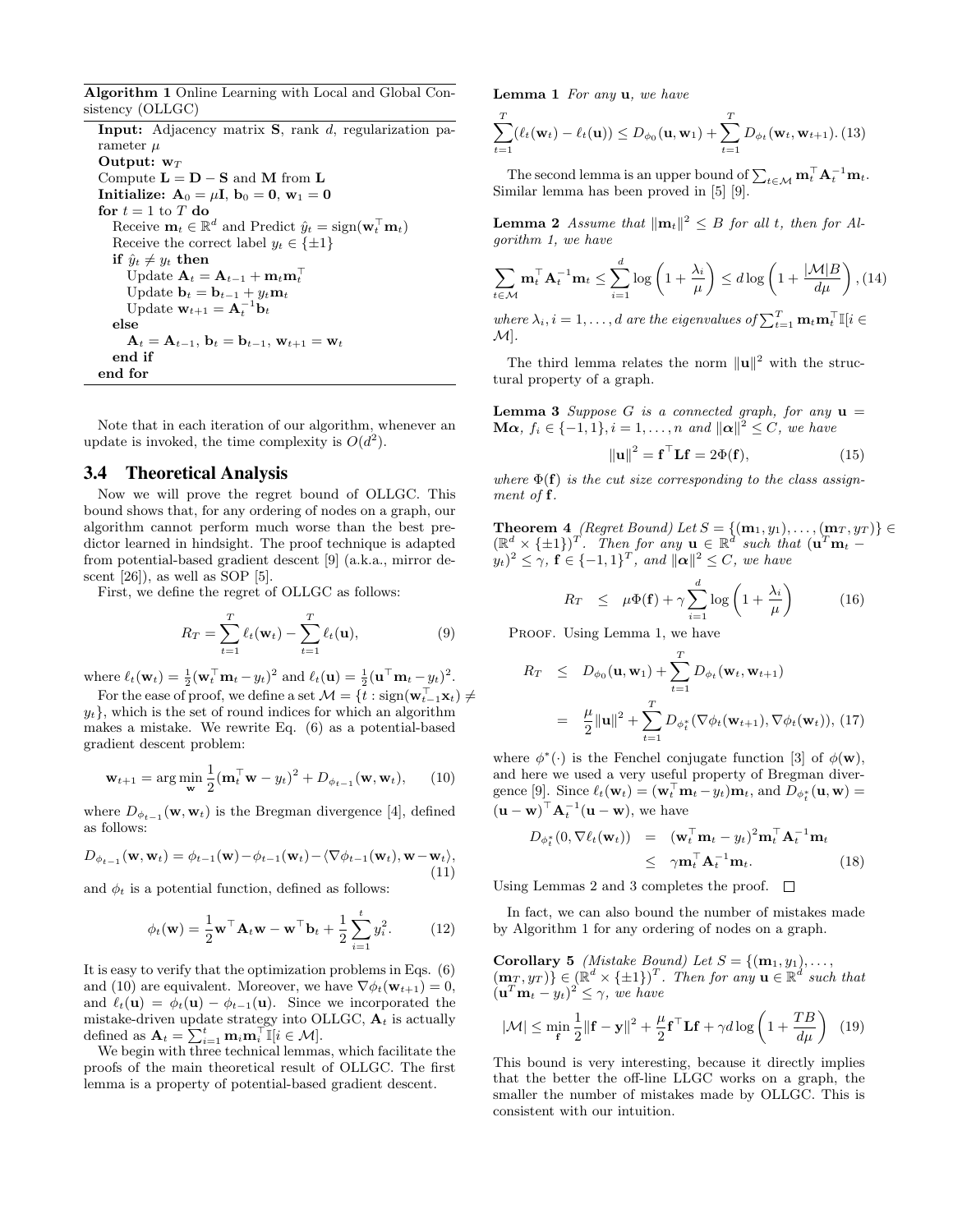# 4. SELECTIVE SAMPLING WITH LOCAL AND GLOBAL CONSISTENCY

In this section, we will present a selective sampling algorithm based on OLLGC proposed in previous section. First of all, we formally give the definition of selective sampling on graphs.

#### 4.1 Problem Definition

Selective sampling is a modification of the online learning protocol for binary classification. At each round *t*, the learner receives a node  $\mathbf{m}_t \in \mathbb{R}^d$ , and outputs a binary prediction  $\hat{y}_t \in \{-1, 1\}$ . After each prediction, the learner may observe the true label  $y_t$  only by querying for it. Hence, if no query is issued at time *t*, then *y<sup>t</sup>* remains unknown. Since the learner's performance is deemed to improve as more labels are observed, the goal of selective sampling is to trade off predictive performance and the number of queries.

#### 4.2 Algorithm

In our paper, following [6], we assume that  $Pr(Y_t = 1 | \mathbf{m}_t)$  =  $\frac{1+\mathbf{u}^{\top}\mathbf{m}_t}{2}$  for some  $\mathbf{u} \in \mathbb{R}^d$ . Hence  $\mathbb{E}[Y_t|\mathbf{m}_t] = \mathbf{u}^\top \mathbf{m}_t$ . Here **u** is the Bayes classifier of unknown norm  $||u||$  which satisfies  $|\mathbf{u} \cdot \mathbf{m}_t| \leq 1$  for all *t*. We also define  $\Delta_t = \mathbf{u} \cdot \mathbf{m}_t$ . We further define  $\hat{\Delta}_t = \mathbf{w}_t^\top \mathbf{m}_t$ , which is an estimator of  $\Delta_t$ .

Our algorithm is motivated by the Bound on Bias Query (BBQ) algorithm [6] [24]. We introduce the following relevant quantities,

$$
B_t = \mathbf{u}^\top (\mathbf{I} + \mathbf{m}_t \mathbf{m}_t^\top) \mathbf{A}_t^{-1} \mathbf{m}_t
$$
  

$$
r_t = \mathbf{m}_t^\top \mathbf{A}_t^{-1} \mathbf{m}_t.
$$
 (20)

where  $B_t$  is the bias of the estimator for the margin  $\hat{\Delta}_t$ , and *r<sup>t</sup>* is a bound on the variance.

Different from BBQ algorithm, the learner in our algorithm does not necessarily update the model whenever it queries the label. Instead, it updates the model when it queries the label and a mistake is detected. This makes SSLGC computationally more efficient, without significantly affecting the theoretical properties. In summary, we show the selective sampling with local and global consistency in Algorithm 2.

Intuitively speaking, our algorithm issues a query when a common upper bound on the bias and variance of the current estimate of  $\Delta_t$  is larger than a given threshold vanishing as  $t^{-\kappa}$ , where  $0 \leq \kappa \leq 1$  is an input parameter. When this upper bound on bias and variance gets small, we infer by a simple large deviation argument that the margin of OLLGC on the current example is close enough to the margin of the Bayes optimal classifier. Hence the learner can safely avoid issuing a query in that round. In each iteration of the algorithm, whenever an update is invoked, the time complexity is  $O(d^2)$ .

#### 4.3 Theoretical Analysis

We define the regret of our selective sampling algorithm as follows:

$$
R_T = \sum_{t=1}^T \left( \Pr(Y_t \hat{\Delta}_t < 0) - \Pr(Y_t \Delta_t < 0) \right), \tag{21}
$$

uniformly over the number *T* of prediction rounds. Following previous papers [6] [24], our bound can depend on the

**Algorithm 2** Selective Sampling with Local and Global Consistency (SSLGC)

**Input:** Adjacency matrix **S**, rank *d*, regularization parameter  $\mu$ , and  $\kappa$ . **Output: w***<sup>T</sup>* Compute  $\mathbf{L} = \mathbf{D} - \mathbf{S}$  and  $\mathbf{M}$  from  $\mathbf{L}$ **Initialize:**  $A_0 = \mu I$ ,  $b_0 = 0$ ,  $w_1 = 0$ **for**  $t = 1$  to  $T$  **do** Receive  $\mathbf{m}_t \in \mathbb{R}^d$  and Predict  $\hat{y}_t = \text{sign}(\mathbf{w}_t^\top \mathbf{m}_t)$ **if**  $r_t > t^{-\kappa}$  **then** Query the correct label  $y_t \in \{\pm 1\}$ **if**  $\hat{y}_t \neq y_t$  **then** Update  $\mathbf{A}_t = \mathbf{A}_{t-1} + \mathbf{m}_t \mathbf{m}_t^{\top}$ Update  $\mathbf{b}_t = \mathbf{b}_{t-1} + y_t \mathbf{m}_t$ Update  $\mathbf{w}_{t+1} = \mathbf{A}_t^{-1} \mathbf{b}_t$ **else**  $A_t = A_{t-1}, b_t = b_{t-1}, w_{t+1} = w_t$ **end if else**  $A_t = A_{t-1}, b_t = b_{t-1}, w_{t+1} = w_t$ **end if end for**

number of rounds where the label  $Y_t$  are close to being random. According to our model, this is captured by  $\epsilon T_{\epsilon}$  where  $T_{\epsilon} = |\{1 \leq t \leq T : |\Delta_t| < \epsilon\}|.$ 

Our main theoretical result provides bounds on the cumulative regret and the number of queried labels (label complexity) for Algorithm 2. We begin with a technical lemma.

**Lemma 6** *For all*  $\epsilon > 0$ *, we have* 

$$
\sum_{t=1}^{T} \Pr(|\hat{\Delta}_t - \Delta_t| \ge \epsilon)
$$
\n
$$
\leq \left[ \frac{1}{\kappa} \right] \left( 2 \left( \frac{8}{\epsilon^2} \right)^{\frac{1}{k}} + e \left( \frac{4(B \|\mathbf{u}\|^2 + \epsilon)}{\epsilon^2} \right)^{\frac{1}{k}} \right)
$$
\n
$$
+ \left( \frac{16}{e\epsilon^2} + \frac{4(B \|\mathbf{u}\|^2 + \epsilon)}{\epsilon^2} \right) d \ln \left( 1 + \frac{N_T}{\mu d} \right) \quad (22)
$$

where  $N_T$  *is the total number of queries issued in the first*  $T$ *rounds.*

**Theorem 7** *If Algorithm 2 is running with input*  $\kappa \in [0, 1]$ *, then for any ordering of T nodes on a graph*,  $f \in \{-1, 1\}^T$ , *and*  $||\boldsymbol{\alpha}||^2 \leq C$ , the cumulative regret satisfies

$$
R_T \leq \min_{0 \leq \epsilon \leq 1} \{ \epsilon T_{\epsilon} + \lceil \frac{1}{\kappa} \rceil! \left( 2(\frac{8}{\epsilon^2})^{\frac{1}{k}} + e\left(\frac{4(2B\Phi(\mathbf{f}) + \epsilon)}{\epsilon^2}\right)^{\frac{1}{k}} \right) + \left( \frac{16}{e\epsilon^2} + \frac{4(2B\Phi(\mathbf{f}) + \epsilon)}{\epsilon^2} \right) d\ln\left(1 + \frac{N_T}{\mu d}\right) \} \tag{23}
$$

*Moreover, the number of queried nodes is upper bounded as*  $N_T \leq T^{\kappa} d \ln \left( 1 + \frac{N_T}{\mu d} \right)$ .

PROOF. We have

$$
\Pr(Y_t \hat{\Delta}_t < 0) - \Pr(Y_t \Delta_t < 0) \\
\leq \epsilon \{ |\Delta_t| < \epsilon \} + \Pr(\hat{\Delta}_t \Delta_t \leq 0, |\Delta_t| \geq \epsilon) \\
\leq \epsilon \{ |\Delta_t| < \epsilon \} + \Pr(|\hat{\Delta}_t - \Delta_t| \geq \epsilon) \tag{24}
$$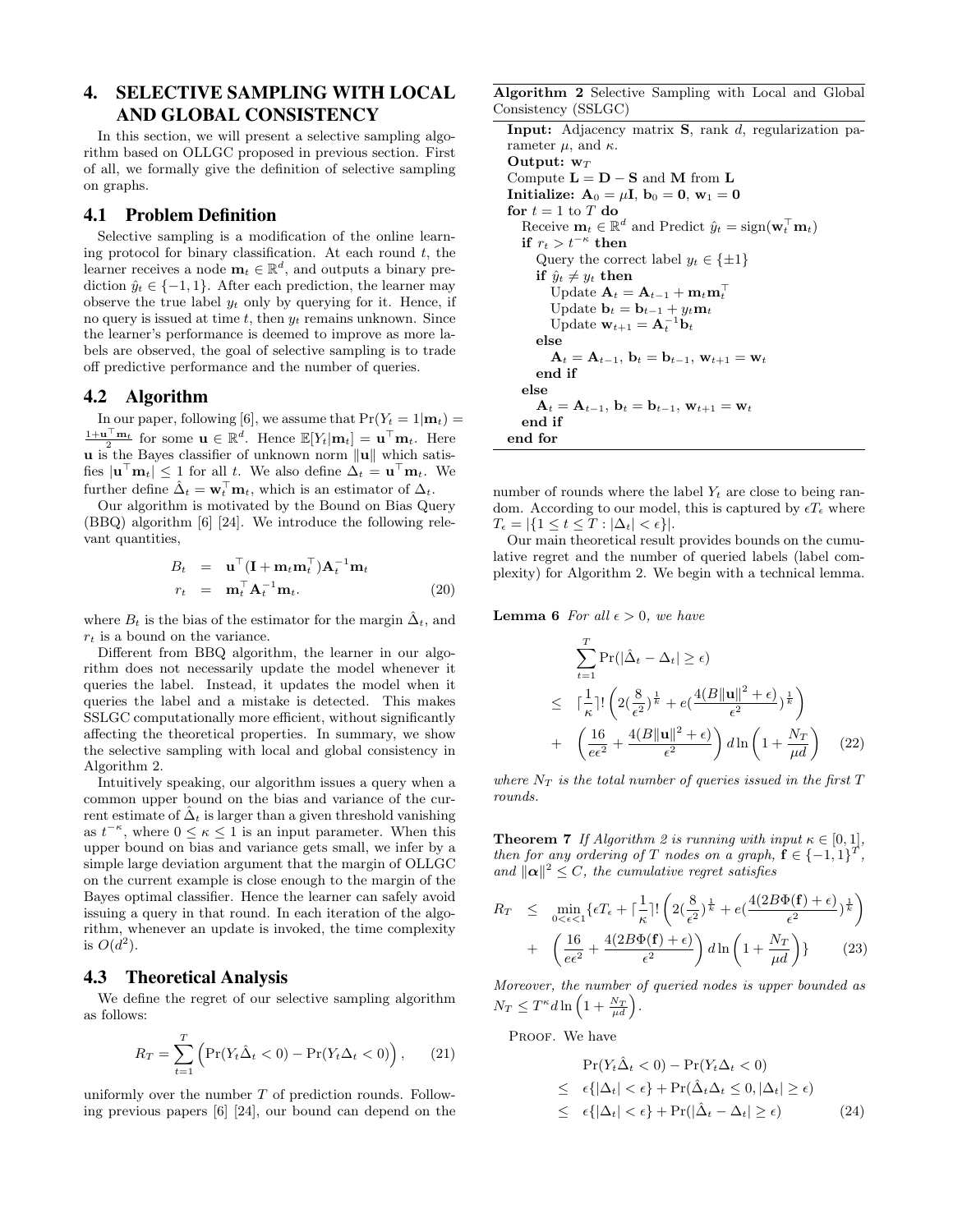Hence the cumulative regret can be bounded as follows:

$$
R_T \le \epsilon T_{\epsilon} + \sum_{t=1}^{T} \Pr(|\hat{\Delta}_t - \Delta_t| \ge \epsilon)
$$
 (25)

Using Lemmas 6 and 3 completes the proof of the regret bound. Finally, in order to derive a bound on the number of queried labels (label complexity), we have

$$
N_T \le \sum_{t:r_t>t^{-\kappa}} \frac{r_t}{t^{-\kappa}} \le T^{\kappa} \sum_{t:r_t>t^{-\kappa}} r_t \le T^{\kappa} d\ln\left(1 + \frac{N_T}{\mu d}\right) (26)
$$

Note that the label complexity is  $O(dT^{\kappa} \log(T))$ , which is smaller than  $O(T)$  when  $\kappa$  is sufficiently small. Roughly speaking, the larger the value of  $\kappa$ , the more nodes the learner will query. One may argue that our regret bound depends on *d*, which is not desirable. However, rather than the case of vector-based selective sampling, where *d* could be larger than  $T$ ,  $d$  is smaller than  $T$  (or  $n$ ) in our case. It is worth noting that if we choose  $d = T$ , the label complexity becomes  $O(T^{\kappa+1}\log(T))$ , which implies that the learner will query all the nodes. This indicates that in order to make selective sampling really work, we need to choose  $d < T$ . In this sense, low-rank approximation of **L** *†* is preferred. On the other hand, since the regret bound is decreasing with *κ*, a larger value of *κ* is preferable for superior prediction performance. In other words, it needs to query more nodes to obtain better performance. Therefore, there is a trade-off between label complexity and prediction performance.

#### 5. LOW-RANK APPROXIMATION

Finding the **M** given a graph kernel **L** *†* is not difficult. In fact, **M** can be calculated directly from **L**. Recall that the eigen decomposition of **L** is  $\mathbf{L} = \sum_{i=2}^{n} \sigma_i \mathbf{v}_i \mathbf{v}_i^\top$  with  $\mathbf{v}_i \in \mathbb{R}^n$ , we could choose **M** as follows

$$
\mathbf{M} = \text{diag}\left(\frac{1}{\sqrt{\sigma_2}}, \dots, \frac{1}{\sqrt{\sigma_n}}\right) [\mathbf{v}_2, \dots, \mathbf{v}_n]^\top. \tag{27}
$$

In this way,  $\mathbf{L}^{\dagger}$  is reconstructed exactly, but the time complexity of our algorithms becomes  $O(n^2)$ , which is computationally expensive for large graphs.

In this paper, in order to make our algorithms as well as existing online learning algorithms scalable to large graphs, we propose to choose **M** as follows

$$
\hat{\mathbf{M}} = \text{diag}\left(\frac{1}{\sqrt{\sigma_2}}, \dots, \frac{1}{\sqrt{\sigma_d}}\right) [\mathbf{v}_2, \dots, \mathbf{v}_d]^{\top},\tag{28}
$$

where  $d \ll n$ . Thus,  $\mathbf{L}^{\dagger}$  is approximated by a low-rank matrix  $\hat{\mathbf{M}}^{\top} \hat{\mathbf{M}}$  with rank *d*. And the time complexity of our online algorithms is  $O(d^2) \ll O(n^2)$ . In the sequel, we will analyze the impact of such low-rank approximation on our algorithms. Denote  $\hat{\mathbf{L}} = \sum_{i=2}^{d} \sigma_i \mathbf{v}_i \mathbf{v}_i^{\top}$  and  $\hat{\mathbf{L}}^{\dagger} = \hat{\mathbf{M}}^{\top} \hat{\mathbf{M}} =$  $\sum_{i=2}^{d} \frac{1}{\sigma_i} \mathbf{v}_i \mathbf{v}_i^{\top}$ . According to Eckart-Young-Mirsky theorem [14],  $\hat{\mathbf{L}}$  is the best rank-*d* approximation of **L**, while  $\hat{\mathbf{L}}^{\dagger}$  is the best rank-*d* approximation of **L** *†* .

Due to space limit, we only analyze the impact of lowrank approximation on OLLGC. The analysis for SSLGC is similar and therefore omitted. By taking a close look at the regret bound of OLLGC in Theorem 5, we can see that there are two terms depending on **M** (or  $\mathbf{L}^{\dagger}$  or **L**). One is  $\sigma_2(\mathbf{L}),$ the other is  $\sum_{i=1}^{d} \log \left(1 + \frac{\lambda_i}{\mu}\right)$ .

First, note that  $\sigma_2(L)$  is the second smallest eigenvalue of **L**. Based on the above definitions, the second smallest eigenvalue of  $\hat{\mathbf{L}}$  is the same as that of **L** provided that  $d \geq$ 2. Hence, low-rank approximation does not introduce any approximation error in  $\sigma_2(L)$  as long as  $d \geq 2$ .

Second, if we choose the exact **M** as in Eq. (27), then  $d =$ *n*, and  $\lambda_i$ ,  $i = 1 \ldots n$  are the eigenvalues of  $\sum_{t=1}^{T} \mathbf{m}_t \mathbf{m}_t^\top \mathbb{I}[i \in$ *M*. Let us consider the simple case where  $M = \{1, 2, \ldots, T\}$ . In this case,  $\lambda_i$ ,  $i = 1 \ldots n$  are the eigenvalues of  $\sum_{t=1}^{T} \mathbf{m}_t \mathbf{m}_t^{\top}$ . Based on some linear algebra manipulations, it is easy to show that  $\lambda_i$ ,  $i = 1 \ldots, n$  are also the eigenvalues of  $\sum_{i=2}^n \frac{1}{\sigma_i} \mathbf{v}_i \mathbf{v}_i^\top$ , i.e.,  $\lambda_i = \frac{1}{\sigma_i}$  for  $i = 2, \ldots, n$ . If we choose the approximate  $\hat{M}$  as in Eq. (28), and suppose the eigenvalues of  $\sum_{t=1}^{T} \hat{\mathbf{m}}_t \hat{\mathbf{m}}_t^\top$  are  $\hat{\lambda}_i, i = 1, \dots, d$ . Again, we can show that  $\hat{\lambda}_i, i = 1, ..., d$  are actually the top d largest eigenvalues of  $\sum_{i=2}^d \frac{1}{\sigma_i} \mathbf{v}_i \mathbf{v}_i^\top$ , i.e.,  $\lambda_i = \frac{1}{\sigma_i}$  for  $i = 2, ..., d$ . This implies that, under the condition that  $\sigma_i$  are sufficiently large for  $i > d$ , the approximate  $\hat{M}$  provides a good approximation for  $\sum_{i=1}^d \log \left(1 + \frac{\lambda_i}{\mu}\right)$ . For the general case of *M*, the argument is similar but more involved.

The above arguments justify the validity of low-rank approximation for graph kernels.

#### 6. EXPERIMENTAL RESULTS

In this section, we empirically evaluate the effectiveness of the proposed algorithms. All the experiments are performed on a PC with Intel Core i5 3.20G CPU and 48GB RAM and all algorithms in our experiments are implemented in *Matlab*.

#### 6.1 Data Sets

We used four real-world graph data sets to evaluate the online learning and selective sampling algorithms.

**Coauthor**<sup>2</sup> is an undirected co-author graph data set extracted from the *DBLP* database in four areas: *machine learning*, *data mining*, *information retrieval* and *databases*. It contains a total of 1711 authors, each of which is represented by a node. The edge between each pair of authors is weighted by the number of papers they have co-authored. Each class contains about 400 authors.

**Cora**<sup>3</sup> contains 2708 scientific publications classified into one of seven classes: *Case Based*, *Genetic Algorithms*, *Neural Networks*, *Probabilistic Methods*, *Reinforcement Learning*, *Rule Learning* and *Theory*. The citation graph contains 5429 links.

**IMDB**<sup>4</sup> is an international organization whose objective is to provide useful and up-to-date movie information. We create a graph based on the co-actor relationship among 17046 movies from four genres: "Romance", "Action", "Animation" and "Thriller". Each genre is considered as a class.

PubMed<sup>5</sup> contains 19717 scientific publications from the *PubMed* database pertaining to diabetes classified into one of three classes. The citation network consists of 44338 links.

Some graphs in the above data sets are directed, and we simply use  $S \leftarrow \max(S, S^{\perp})$  to transform them into undirected graphs. Table 1 summarizes the characteristics of the data sets introduced above.

<sup>3</sup>http://www.cs.umd.edu/*∼*sen/lbc-proj/data/cora.tgz

 $4$ http://www.imdb.com/

<sup>5</sup>http://www.cs.umd.edu/projects/linqs/projects/lbc/Pubmed-Diabetes.tgz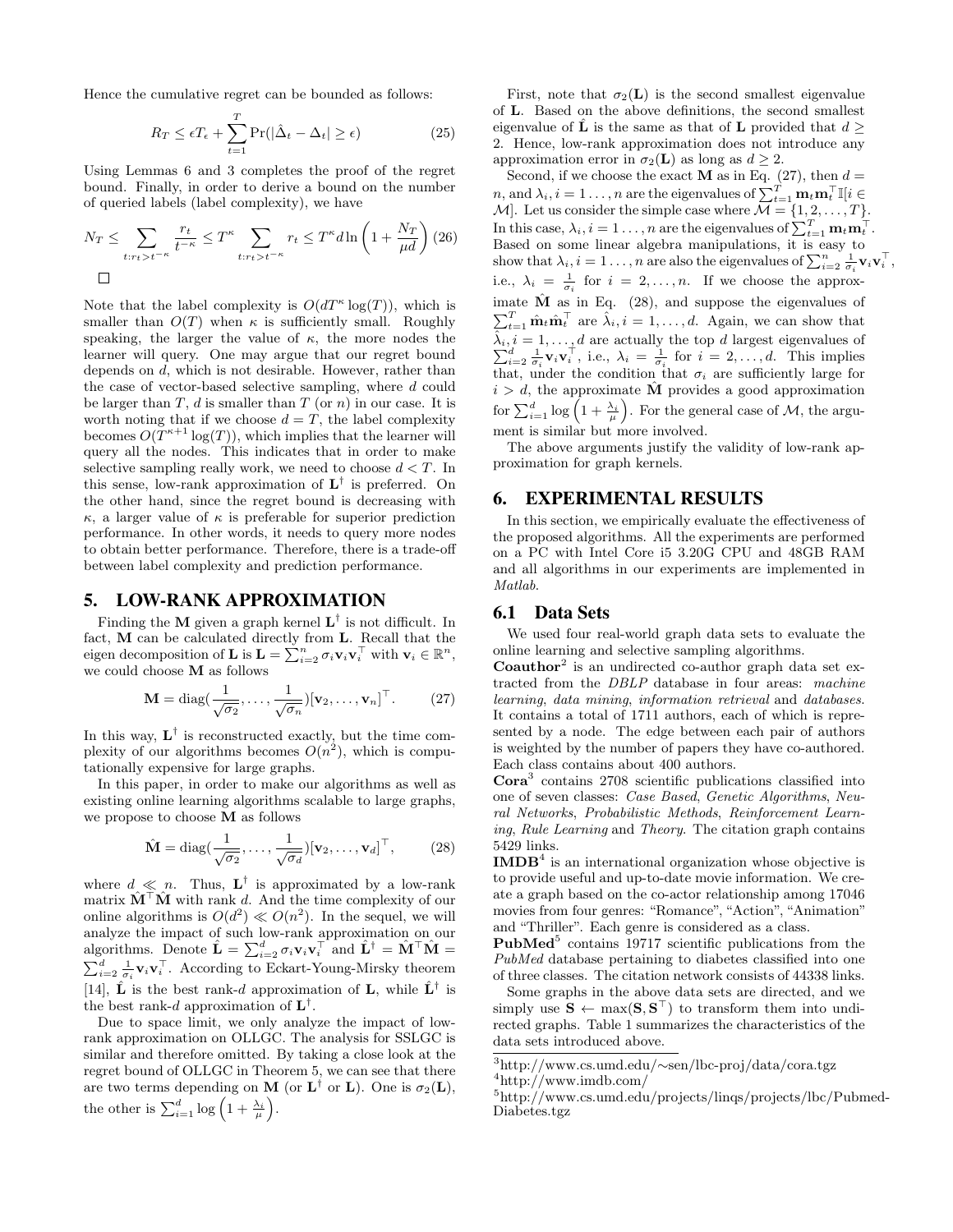| rapic 1. Description of the data sets |            |                  |              |  |  |  |  |  |
|---------------------------------------|------------|------------------|--------------|--|--|--|--|--|
| Datasets                              | $\#$ nodes | $\#\text{links}$ | $\#$ classes |  |  |  |  |  |
| Coauthor                              | 1.711      | 7.507            |              |  |  |  |  |  |
| Cora                                  | 2.485      | 10.138           |              |  |  |  |  |  |
| IMDR                                  | 17 046     | 993.528          |              |  |  |  |  |  |

 $PubMed \mid 19,717 \mid 88,651 \mid 3$ 

**Table 1: Description of the data sets**

# 6.2 Evaluation Measures

We evaluated the performance of online learning and selective sampling with the use of three measures: (i) cumulative error rate, which reflects the prediction performance of online learning algorithms; (ii) number of queried labels, which reflects the label efficiency of an algorithm; and (iii) cumulative computational time, which measures the efficiency of online learning. Note that the smaller the above measures, the better the performance of an online learning algorithm.

#### 6.3 Baselines and Parameter Settings

We compare the proposed algorithms with the Graph Perceptron Algorithm (GPA) [18]. The algorithms we studied and their parameter settings are summarized as follows.

**Graph Perceptron Algorithm (GPA)** [18]: This is the state-of-the-art first-order online learning algorithm on graphs. There is no required parameter for this algorithm. Note that the Perceptron algorithm is not affected by the step-size.

**Online Learning with Local and Global Consistency (OLLGC)**: This is the proposed second-order online learning algorithm on graphs. The parameter  $\mu$  is tuned by searching the grid  $\{10^{-3}, 10^{-2}, \ldots, 10\}$  on a held-out random shuffle.

**Selective Sampling with Local and Global Consistency (SSLGC)**: This is the proposed selective sampling algorithm on graphs. The parameter  $\mu$  is tuned according to the grid  $\{10^{-3}, 10^{-2}, \ldots, 10\}$  on a held-out random shuffle. In our experiments, we fix  $\kappa = 0.4$  for all the data sets. We also study the impact of  $\kappa$  by setting it to  $\{0.1, 0.2, \ldots, 1\}$ .

In order to compare these algorithms fairly, we randomly shuffle the ordering of nodes for each dataset. We repeat each experiment 20 times and calculate the average results.

The above algorithms are naturally designed for binary classification, while the data sets have more than two classes. In order to apply the algorithms to those data sets, we use one-vs-rest scheme, which is a standard technique for adapting binary classifiers to the multi-class scenario.

#### 6.4 Study on Low-rank Approximation

We first study the impact of low-rank approximation on the performance of online learning algorithms. We try different ranks for approximation, and run all the algorithms. Because of the space limit, we used the *Cora* data set as a case study, because similar observations are obtained for the other data sets. Specifically, we changed the rank of the approximation using the grid *{*10*,* 50*,* 100*,* 250*,* 500*,* 750*,* 1000*}*. The results are shown in Figure 1.

It is evident that the higher the rank, the better the prediction performance because of a lower error rate. However, higher rank incurs higher computational cost, especially for second-order algorithms (OLLGC and SSLGC), because the time complexity of second-order algorithms is  $O(d^2)$ , where *d* is the rank. It implies that we need to obtain a trade-off



**Figure 1: A case study of the impact of rank on the prediction performance (a) and time cost (b) in the** *Cora* **dataset.**

between the predictive performance and the computational cost. Therefore, in the rest of our experiments, we chose  $d = 100$ , because the corresponding performance is good while the computational time is short. In fact, under different values of *d*, our algorithms are always better than GPA. Therefore, choosing  $d = 100$  does not affect the fairness of the comparison in the rest of our experiments.

# 6.5 Results of Online Learning and Selective Sampling

The experimental results are shown in Table 2. For each data set, we executed paired t-tests of the error rate between the proposed algorithms and GPA at a 95% confidence interval. We found that the improvements of our algorithms over GPA are always significant. We also show the results with respect to the round of online learning in Figure 2. In all subfigures, the horizontal-axis represents the rounds of online learning, while the vertical-axis is the cumulative number of mistakes, queried nodes or cumulative time, averaged over 20 runs. Because of space limitations, we only show results on the *IMDB* and *PubMed* datasets.

We can see that OLLGC outperforms GPA significantly on every data set. This is consistent with previous observations in vector-based online learning: second-order algorithms are generally better than first-order algorithms [20]. However, OLLGC requires more time than GPA. The reason is that the time complexity of GPA is  $O(d)$ , while the time complexity of OLLGC is  $O(d^2)$ . However, given the significant performance improvement of OLLGC over GPA, OLLGC is still very appealing.

SSLGC is better than GPA as well. Moreover, SSLGC achieves comparable results to OLLGC. Intuitively, SSLGC uses fewer labeled nodes than OLLGC, so that its performance should be no better than OLLGC. However, we can see that on *PubMed* dataset, SSLGC is even better than OLLGC. The reason is that the class distribution of *PubMed* is unbalanced. And when the data are unbalanced, passively querying the labels may be harmful, because the weight vector of the learner tends to be over-updated to fit the data from the majority class. That is why SSLGC could be better than OLLGC on the *PubMed* dataset.

Furthermore, it can be seen that SSLGC queried substantially fewer nodes while GPA and OLLGC queried every node. Although SSLGC queried much fewer nodes than OLLGC, their performances are comparable. This indicates that SSLGC is more label-efficient. Another advantage of label-efficiency is that SSLGC costs less time than OLLGC. The reason is obvious: once a node is queried, the model will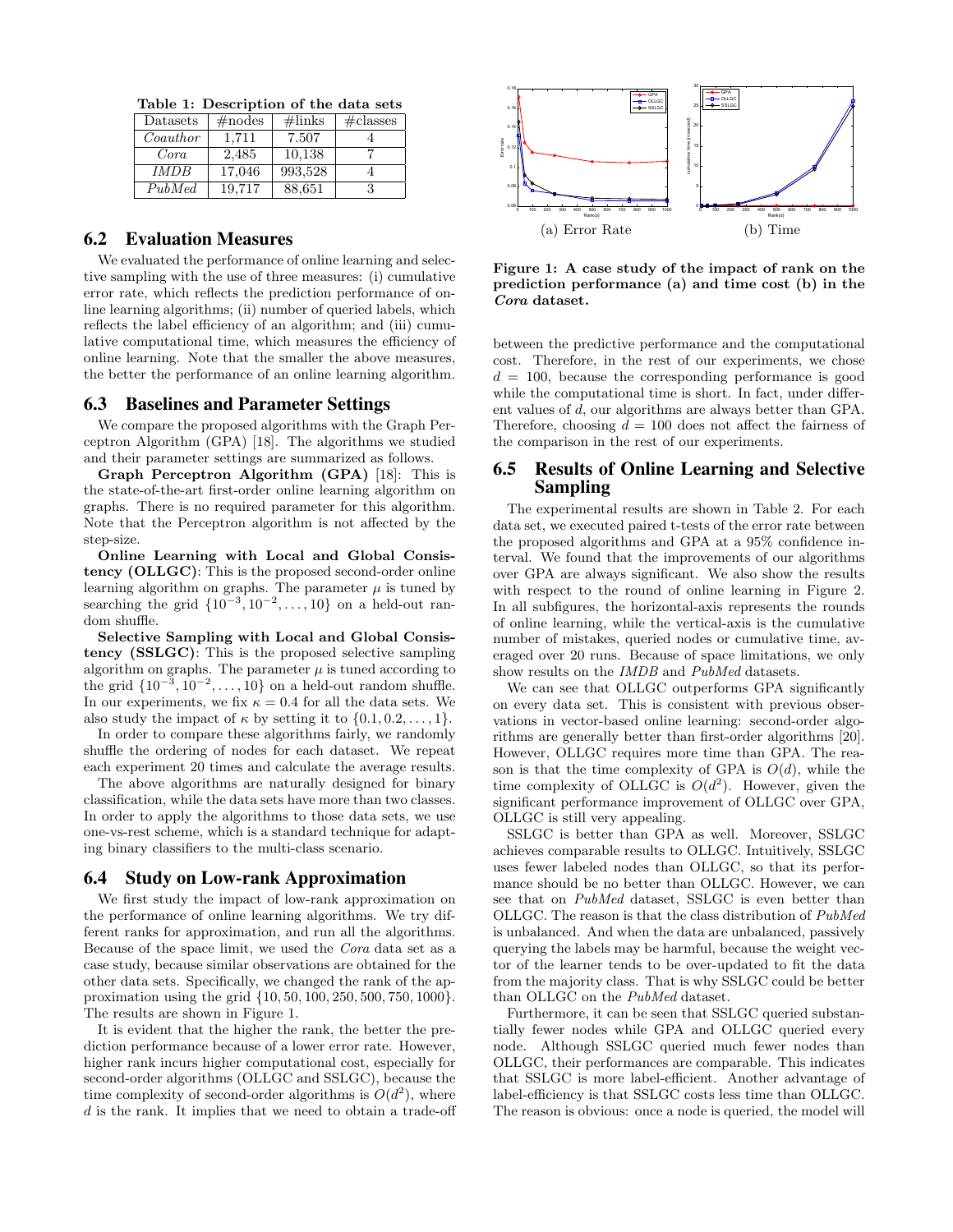| Algorithm    | $\it {Coauthor}$    |                                     |                     | Cora                |                          |                              |
|--------------|---------------------|-------------------------------------|---------------------|---------------------|--------------------------|------------------------------|
|              | Error rate          | $\overline{\text{\#Queried nodes}}$ | Time(s)             | Error rate          | $\#\text{Queried nodes}$ | Time(s)                      |
| <b>GPA</b>   | $0.2326 \pm 0.0048$ | 1711                                | $0.0104 \pm 0.0012$ | $0.1169 \pm 0.0022$ | 2485                     | $0.0135 \pm 0.0009$          |
| OLLGC        | $0.1838 \pm 0.0032$ | 1711                                | $0.1273 \pm 0.0087$ | $0.0758 \pm 0.0013$ | 2485                     | $0.0929 \pm 0.0035$          |
| SSLGC        | $0.1854 \pm 0.0031$ | 1275.30±21.91                       | $0.1215 \pm 0.0181$ | $0.0832 \pm 0.0019$ | 1525.48±19.32            | $0.0821 \pm 0.0061$          |
| Algorithm    | <b>IMDB</b>         |                                     |                     | PubMed              |                          |                              |
|              | Error rate          | $\#\text{Queried nodes}$            | Time(s)             | Error rate          | $\#\text{Queried nodes}$ | $\overline{\text{Time}}$ (s) |
| <b>GPA</b>   | $0.3362 \pm 0.0025$ | 17046                               | $0.1228 \pm 0.0048$ | $0.2256 \pm 0.0025$ | 19717                    | $0.1363 \pm 0.0128$          |
| OLLGC        | $0.2735 \pm 0.0038$ | 17046                               | $1.7451 \pm 0.1141$ | $0.1804 \pm 0.0014$ | 19717                    | $1.4813 \pm 0.1104$          |
| <b>SSLGC</b> | $0.2709 \pm 0.0064$ | 3453.55±91.32                       | $0.6072 \pm 0.0153$ | $0.1720 \pm 0.0050$ | $5298.55 \pm 186.91$     | $0.7646 \pm 0.0197$          |

**Table 2: A comparison of online learning and selective sampling algorithms on graphs in the four data sets. The smaller the value of the measure, the better the performance.**



**Figure 2: Cumulative error rate (first row), cumulative number of queried nodes (second row) and cumulative time (third row) with respect to the online learning rounds on** *IMDB* **(first column); and** *PubMed* **(second column) datasets. The lower the curve, the better the performance.**

be updated as long as a mistake is incurred. Since SSLGC queried fewer nodes, it has lower chance than OLLGC to update the model, which turns out to be computationally more efficient.

#### 6.6 Study on the Impact of *κ*

Now we will study the impact of  $\kappa$  in our selective sampling algorithm. We will also compare it with random sampling. Generally speaking, the smaller the value of *κ*, the fewer the number of queried nodes. Specifically, we set *κ* to  $\{0.1, 0.2, \ldots, 1\}$ , and run SSLGC 20 times under each  $\kappa$ . We calculate the average ratio of queried nodes for different values of  $\kappa$ . Then, we test random sampling which is built on GPA. Rather than querying every node, the random sampling will query a node with probability  $0 < p < 1$ . In other words, for each node, the learner draw a value from a standard uniform distribution  $U(0, 1)$ . If the value is smaller than *p*, it queries the label. Otherwise, it does not. For fair comparison, we set *p* equal to the ratio of queried nodes in SSLGC. The comparison is shown in Figure 3.

We can observe that SSLGC is better than random sampling consistently under different ratio of queried nodes. This strengthens the advantage of SSLGC over random sampling. This is also why selective sampling is demanded for label effectiveness. It will actively query those nodes whose labels are uncertain. In contrast, random sampling just passively queries the nodes, without considering the informativeness of each node.

# 7. CONCLUSIONS

In this paper, we presented an online version of the wellknown Learning with Local and Global Consistency method (OLLGC), and proved its regret bound in terms of the structural properties of a graph. Based on OLLGC, we presented Selective Sampling with Local and Global Consistency (SSLGC). We also derived a bound on the label complexity of SSLGC. Experiments show that OLLGC outperforms the state-of-the-art first-order algorithm substantially, and the selective sampling algorithm outperforms random sampling overwhelmingly given the same number of queried labels.

Note that in this paper, we studied transductive online learning and selective sampling on graphs. In our future work, we will study inductive online learning and selective sampling on graphs.

#### 8. ACKNOWLEDGMENTS

We would like to thank the anonymous reviewers for their helpful comments. This work was supported in part by U.S. National Science Foundation grants IIS-0905215, CNS-0931975, the U.S. Army Research Laboratory under Cooperative Agreement No. W911NF-09-2-0053 (NS-CTA), the U.S. Air Force Office of Scientific Research MURI award FA9550-08-1-0265, and MIAS, a DHS-IDS Center for Multimodal Information Access and Synthesis at UIUC.